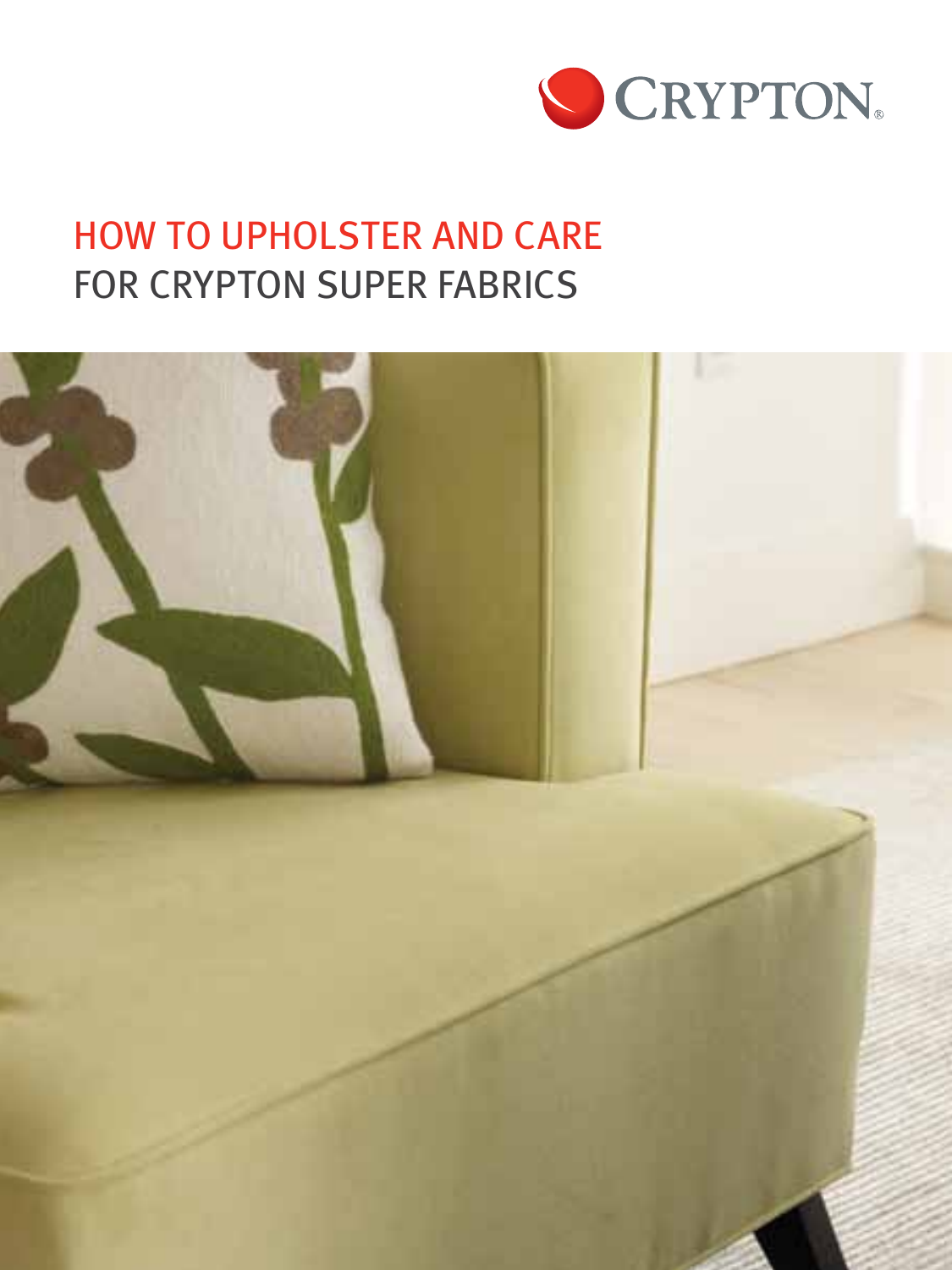# Thank you for purchasing Crypton!

Now you can cover your world in Crypton Fabric, the easyto-clean performance fabric with unparalleled stain and odor protection plus a patented impenetrable moisture barrier that won't wear away.

Spend time making memories, not cleaning up after them.

### Live better with Crypton.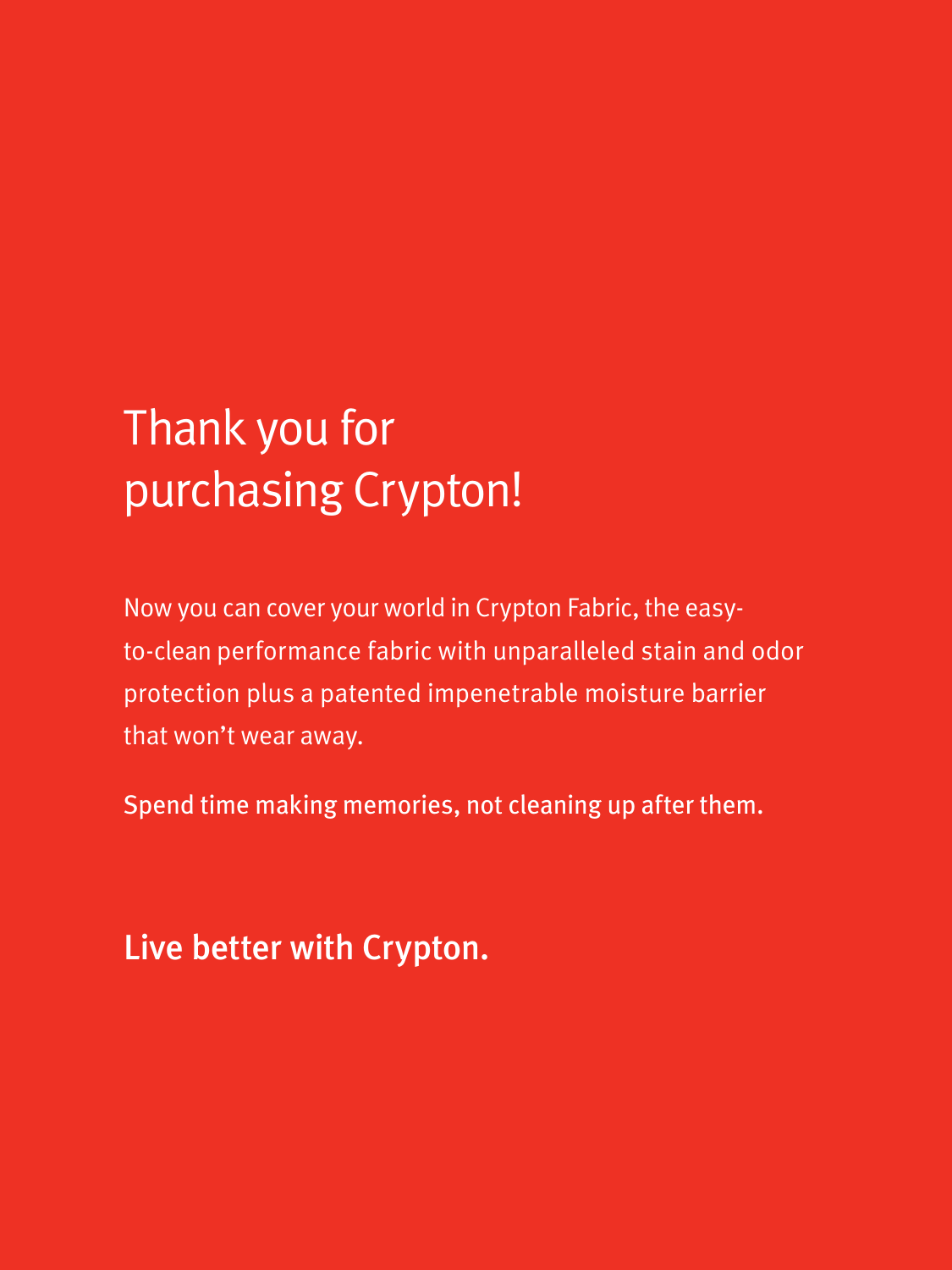# Sewing with Crypton Super Fabrics\*

Sewing with Crypton is not difficult, but it does require the right equipment. We have established the following recommendations for sewing with Crypton:

### CRYPTON OUTDOOR SEWING TIPS

» Thread: Sunguard Anti-Wick 92

» Stitches per inch (spi): 6.5; top stitch at 7.5

» Thread: 100% nylon thread

 Tension/strength: 35-lb. breaking strength (top of cushion)

 23-lb. breaking strength (bottom of cushion)

NOTE: When upholstering tight cushions (kitchen/dining chairs, office chairs, slip covers, tightly upholstered pieces, etc.), sew or staple as you would with any other fabric.

» Needle size: 22 (NM: 140)

» Needle type: Ballpoint needle

» Stitches per inch (spi): 8

\*Crypton Home Fabric, which has all the stain and odor-resistant benefits of Crypton, does not require specific equipment. It can be treated in the same manner as any other upholstery fabric.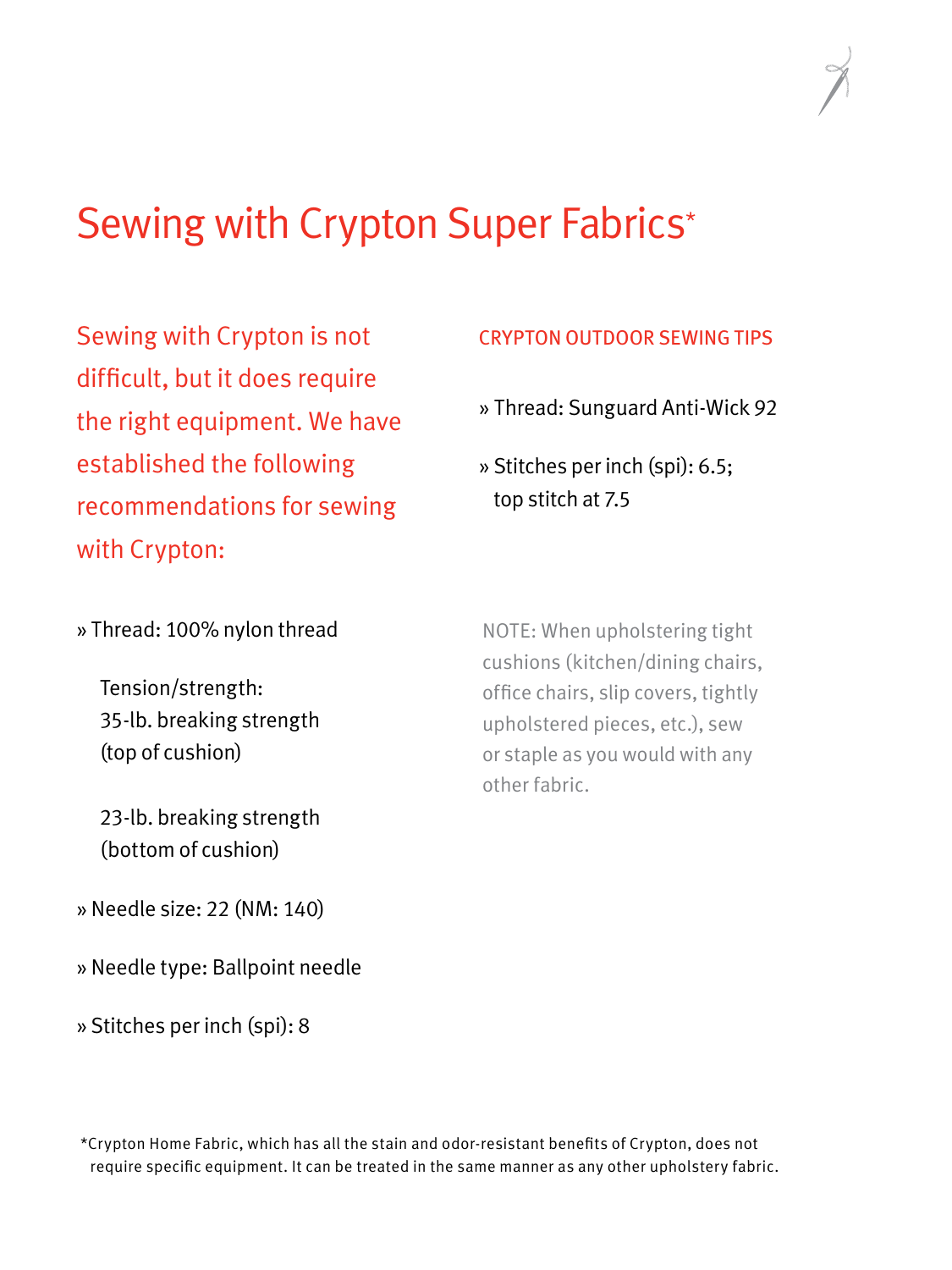# Upholstering with Crypton

Crypton has established the following recommendations for soft-fill upholstery applications. The fabric MUST be sewn and vented in the same manner as any upholstered leather.

#### PREFERRED VENTING

The preferred method of venting the cushions is much the same as an upholstery professional would manage leather and/or some vinyls. For the bottom cushion, we recommend applying a strip of heavier-gauge muslin with an open weave "breather strip" (Fig.1), measuring approximately 6"-8" wide across the width of the bottom of the cushion (or on the back face of the bottom cushion). It can be used on either the front or back of the bottom face of the cushion – we recommend holding it back 1"-2" from the edge to avoid visibility (back is usually preferred).



FIG. 1: Air exhausts rapidly and refills expeditiously with this venting method on a traditional box cushion.

NOTE: If sewing with Crypton Outdoor, use an open weave PVC instead of muslin.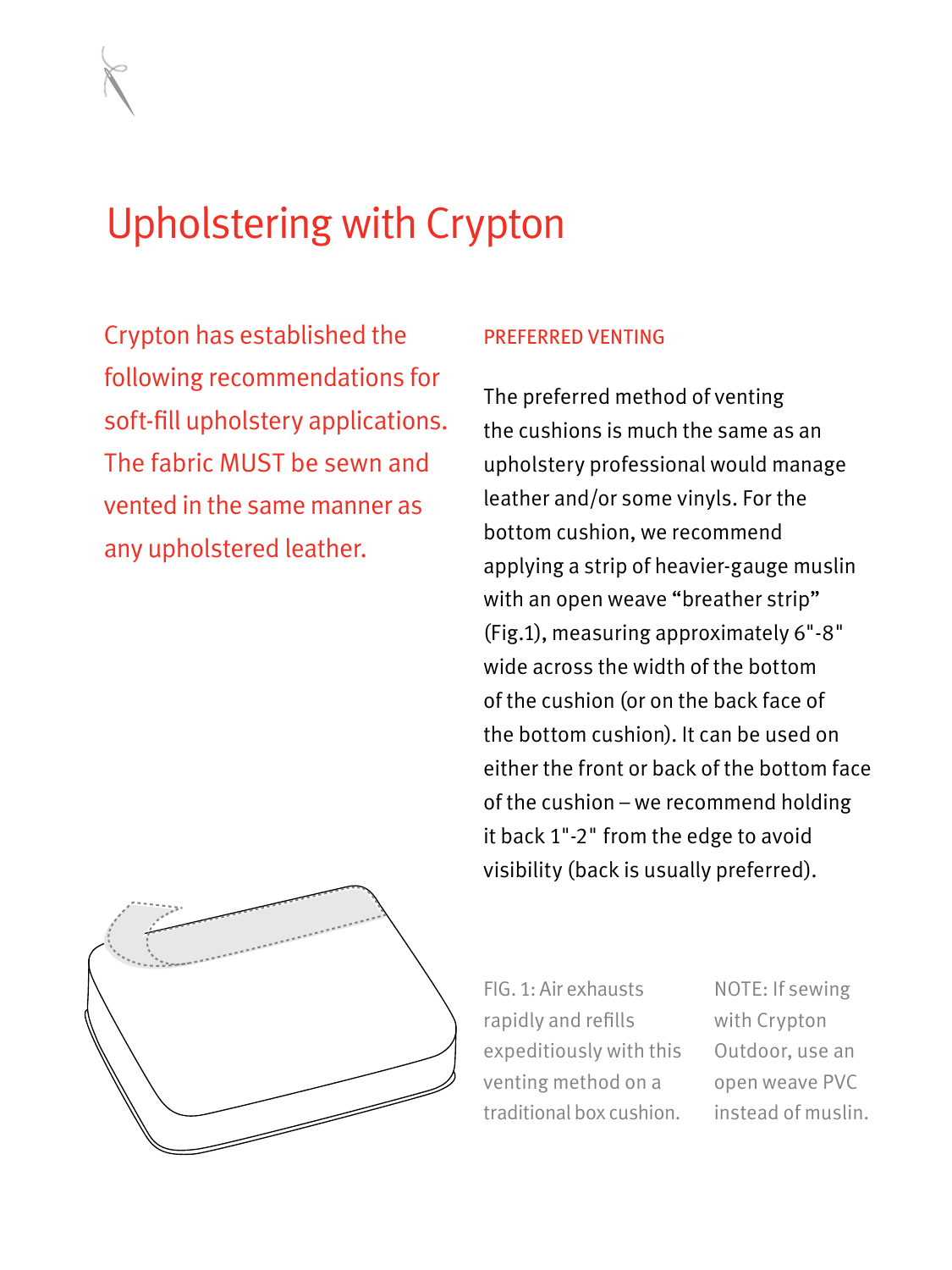The same venting recommendation applies to a non-boxed cushion, where the top piece of fabric is stitched directly to the bottom piece of fabric with no boxing. The back cushions should also employ a heavier-gauge muslin breather strip on the unseen edge of the boxing or gusseted portion of the cushion. Apply approximately 3.5"-4" breather strips across the width of the boxed portion of the cushion (often referred to as the gusset).

#### ACCEPTABLE VENTING

If you want the option of a reversible cushion, though with Crypton it is not necessary to rotate cushions, we recommend applying the breather strip approximately 3.5"-4" across the width of the bottom of the boxed portion on the back side of the cushion (Fig.2), also referred to as the bottom gusset. This method will also alleviate the issue of puckering and refill on a softer fill application with Crypton.



FIG. 2: Sew a heavy-gauge muslin breather strip along the back of the cushion where the zipper is located. NOTE: Please note that grommets and blowholes do not refill the loft as quickly as desired. Please discourage your upholstery professional from using this method for venting.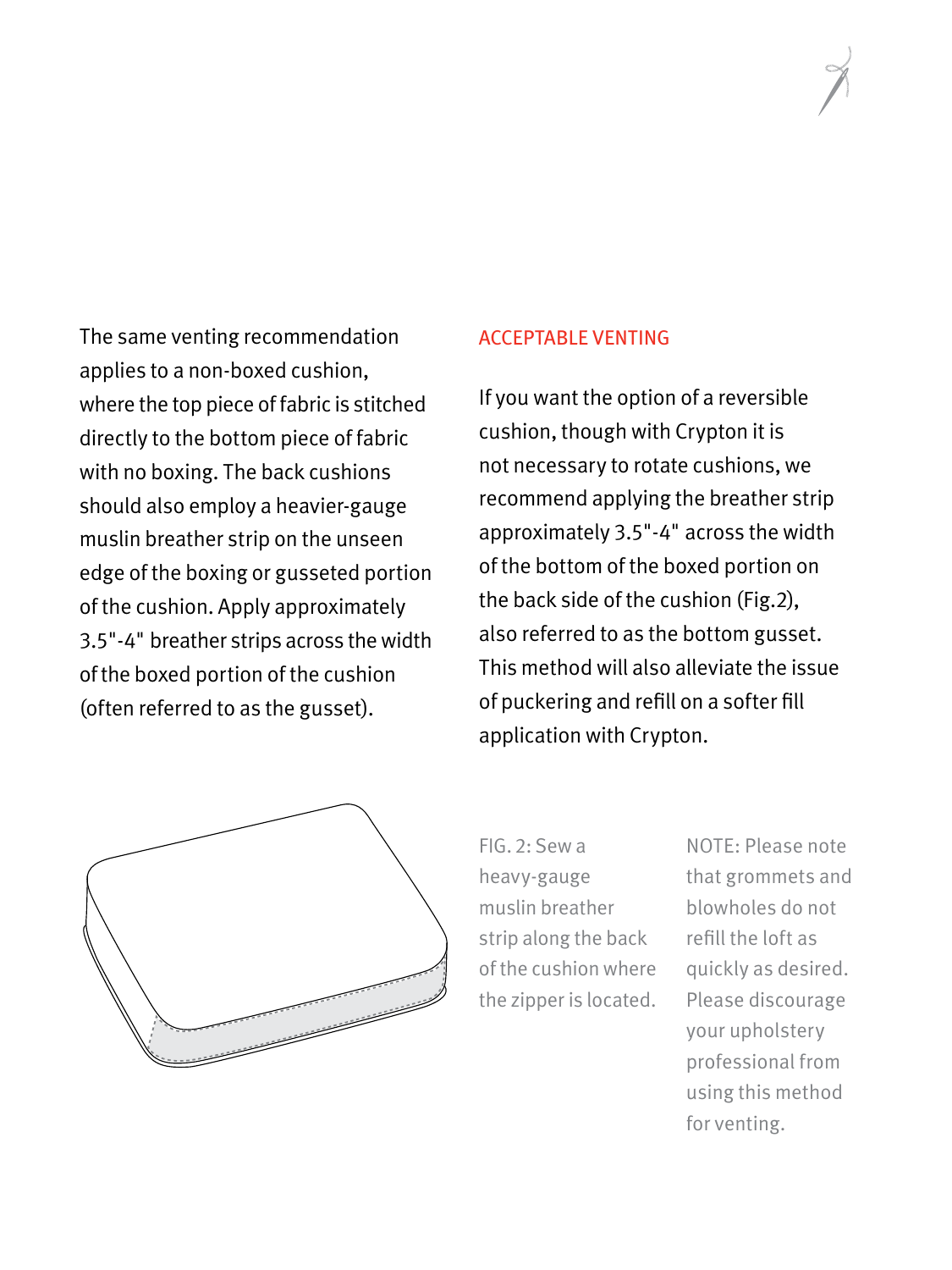

### Cleaning + Care Instructions

While Crypton is super-easy to clean, it is not self-cleaning. Most spills and stains can easily be cleaned by simply wiping up the spill with a clean cloth. For detailed cleaning instructions, check out our website at cryptonfabric.com/howtoclean.

FIG. 3: For a cleaner, greener, healthier way to live, eliminate stains with Crypton Cleaners, also available for purchase at cryptonathome.com. Simply spray, brush, blot and rinse!



### HOW TO CLEAN CRYPTON WITH SOAP AND WATER

1. Remove excess residue by blotting or gently lifting with a spatula or spoon.

2. Prepare a mild soap-and-water mixture (1 tsp. enzyme detergent, such as Tide® or Cheer®, with 2 c. warm water).

**3.** Apply the solution to the stain, gently agitate with a soft bristle brush and wait 1-2 minutes to allow the detergent to break down the stain.

4. Gently blot the stain with a clean cloth.

5. Thoroughly rinse with water (remember, Crypton has a permanent moisture barrier, so rinse liberally) as any remaining soap will attract dirt.

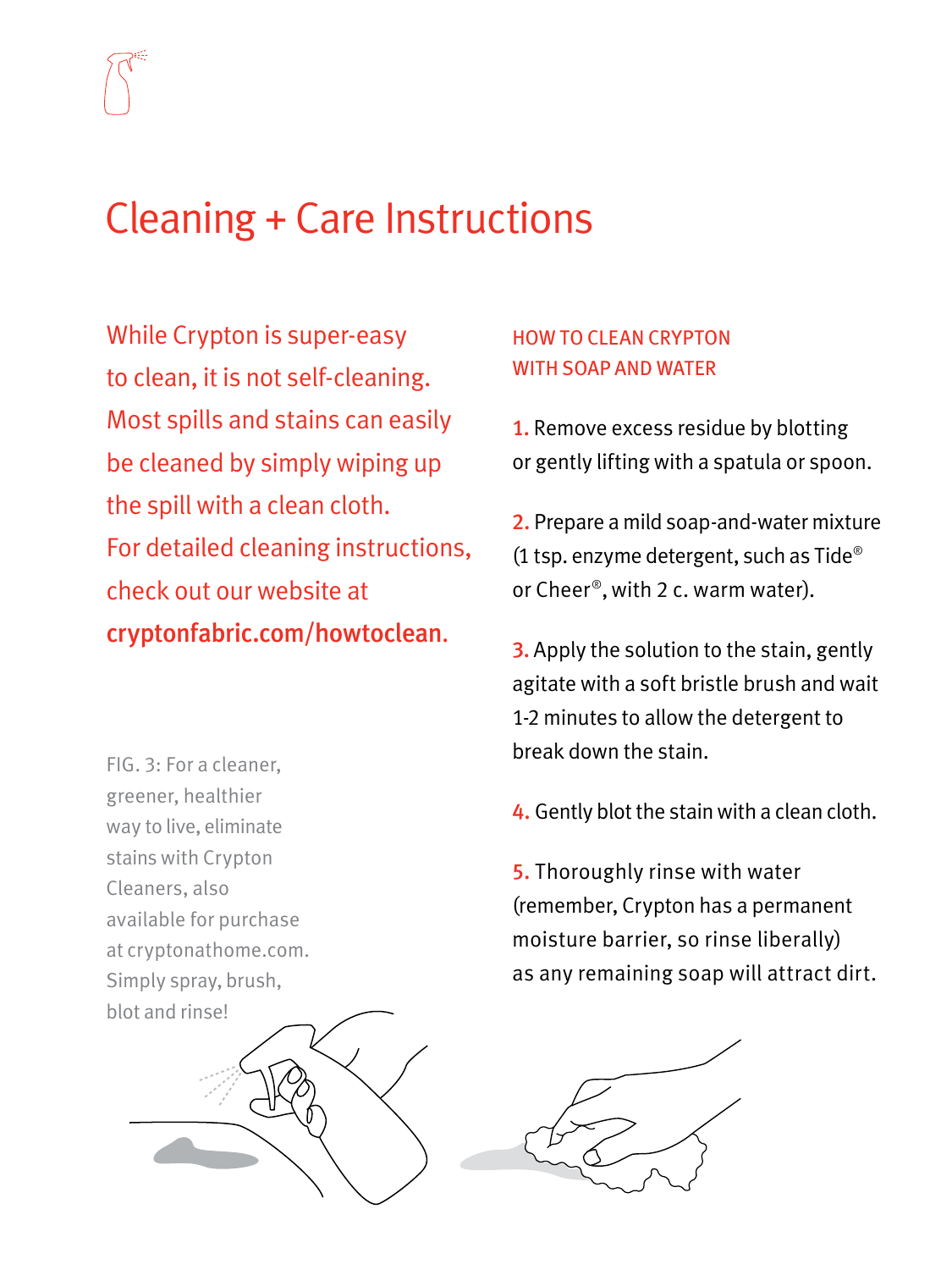The easiest way to clean Crypton is with Crypton Upholstery Cleaners.

Specially developed by Crypton for some of the world's harshest environments, such as health care and hospitality facilities, Crypton Cleaners are the only dedicated, one-step upholstery cleaners on the market. Crypton's line of pHbalanced cleaners make short work out of the most difficult stains and work wonders on Crypton or any water-cleanable fabric.

> Crypton promises to make your life easier, cleaner, and even greener. We design and manufacture environmentallyresponsible performance fabrics and cleaners that ensure fabrics look and perform beautifully. Crypton Upholstery Cleaners carry the U.S. EPA DfE logo.

### FOLLOW THESE SIMPLE STEPS TO ELIMINATE STAINS WITH CRYPTON UPHOLSTERY CLEANERS

1. Remove excess residue by blotting or gently lifting with a spatula or spoon.

2. Choose the appropriate stain remover (see below).

**3.** Apply the cleaning mixture to the stain, lightly brush and then gently blot the stain with a clean cloth. Repeat if necessary. Rinse thoroughly.

CRYPTON CARE PURPLE: Cosmetics, Crayon, Grease, Ink, Iodine, Lipstick, Red Drinks, Shoe Polish, Sun Block, Vegetable Oil.

CRYPTON CARE GOLD: Beer, Blood, Butter, Chocolate, Coffee, Cola, Grass, Jelly, Juices, Ketchup, Milk, Mustard, Paint (Latex), Tea, Vegetable Oil, Vomit, Wine.

### CRYPTON CARE EPA-APPROVED DISINFECTANT & DEODORIZER:

A hospital-grade quaternary disinfectant that sanitizes Crypton and any hard surfaces, killing 99.9% of germs, bacteria and fungus.

For more information or to order a free sample, visit cryptonfabric.com.